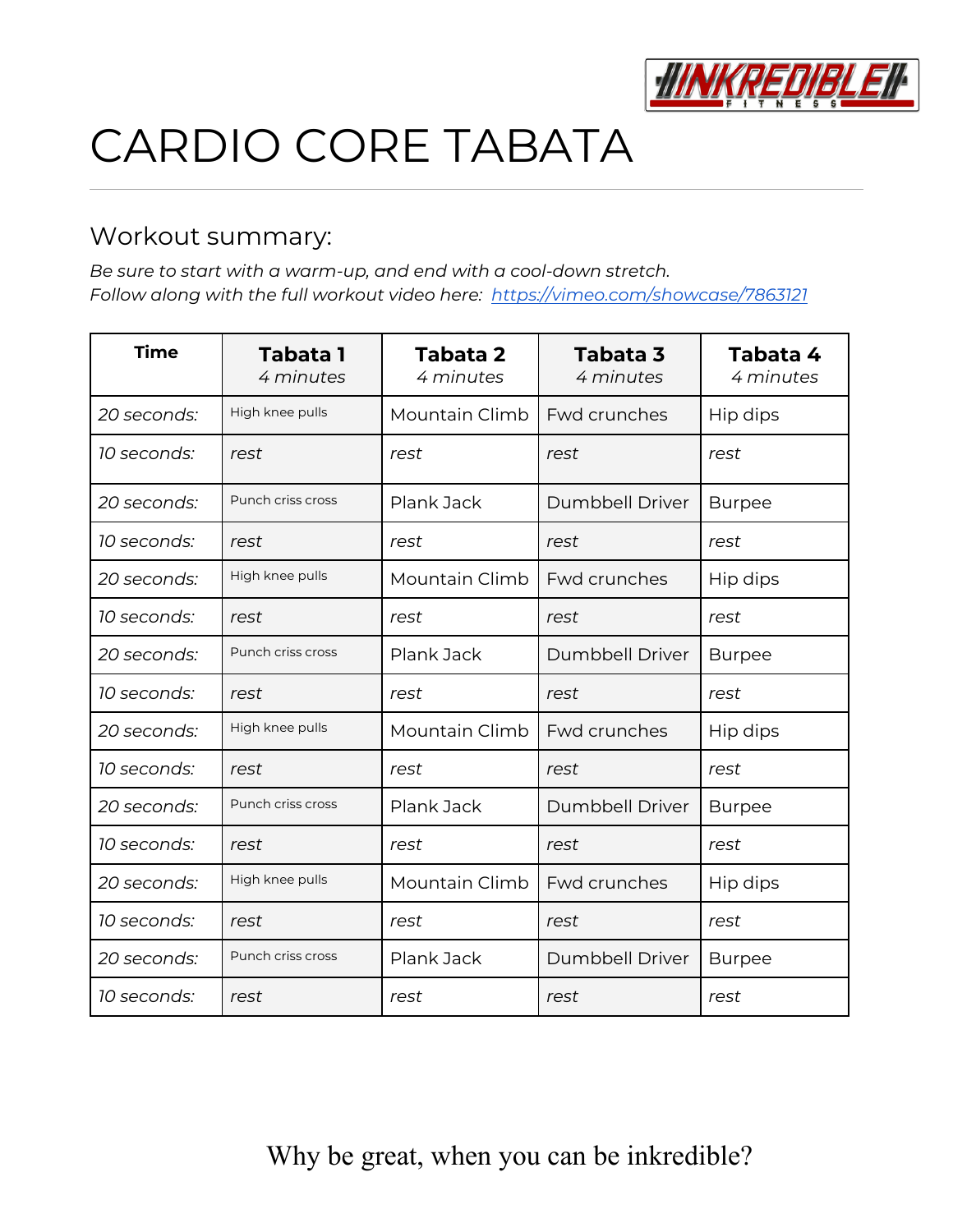

# High knee pulls

- Start marching and pulling your knees up. Keep your chest lifted. The goal is to get your knees above your waist to really fire up your core.
- Add your arms by pulling down as your knee comes up.
- Exhale as you crunch in, bracing your core.



# 4 punches, 2 criss cross

- Start in a sumo position getting low in the legs with your chest lifted, core braced, and glutes tight.
- Hold your hands up in 'boxers guard position' by your face. With your legs strong, keeping your hips still, rotate at the core and throw 4 jab punches forward.
- Alternate that with 2 criss cross jumps.
- Repeat with 4 jabs, 2 criss cross jumps.

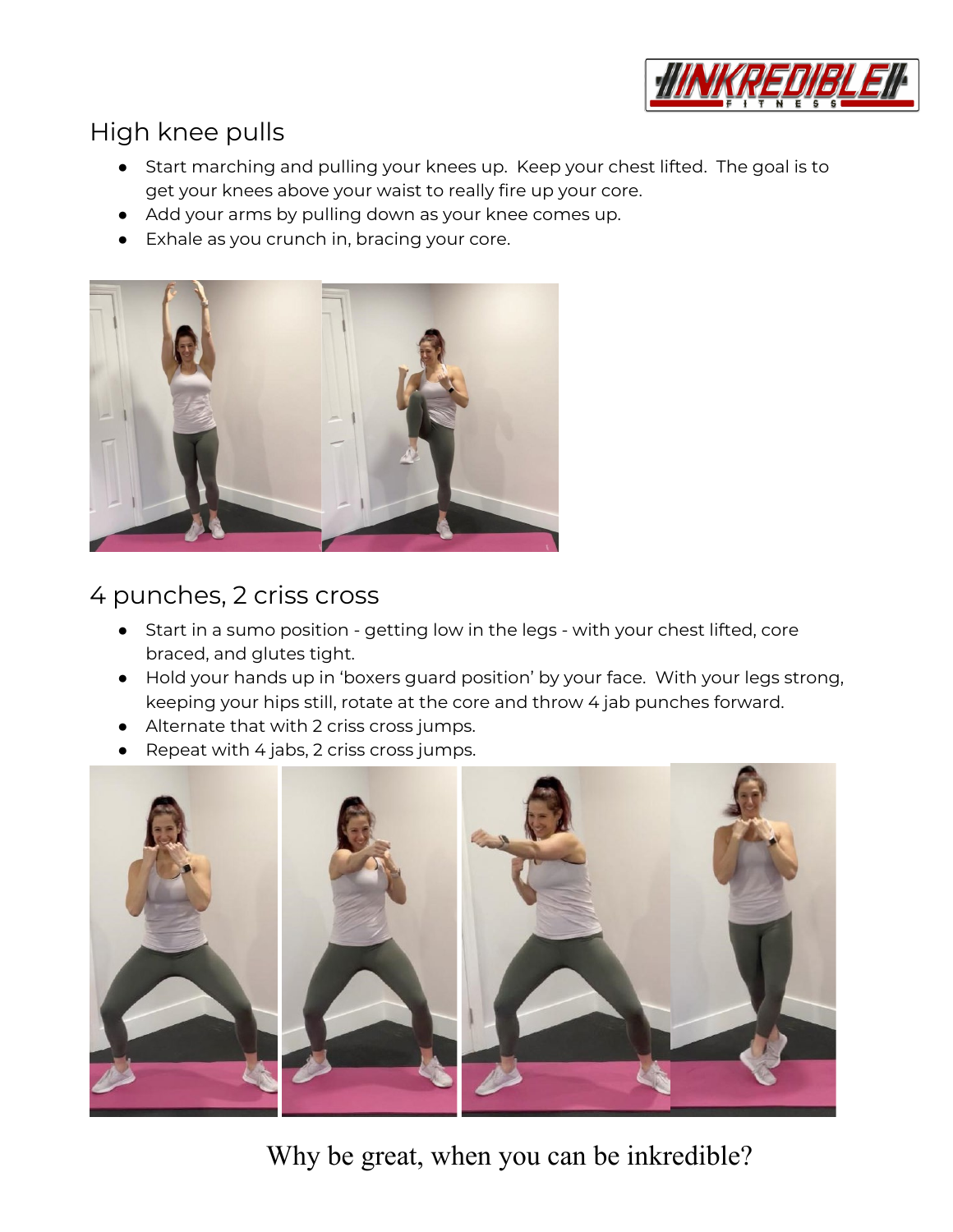

## High Plank Mountain Climber

- Begin in a high plank position, with your shoulders over your wrists, eye gaze forward, core braced and hips tucked under.
- Pull in 1 leg, trying to get the knee as close to your chin as possible
- Keep your core braced, and strong & controlled through the upper body so there's limited movement.
- Replace that leg and repeat with the other.
- Control your speed start slow and increase to a run.



#### Low Plank Jacks

- Begin in plank position, with your shoulders over your wrists, your body in one straight line, and your feet together.
- Like the motion of a jumping jack, jump your legs wide and then back together. Jump as quickly as you want, but keep your pelvis steady and don't let your booty rise toward the ceiling.
- Modification is to tap 1 side at a time, until you're ready to jump with both feet.

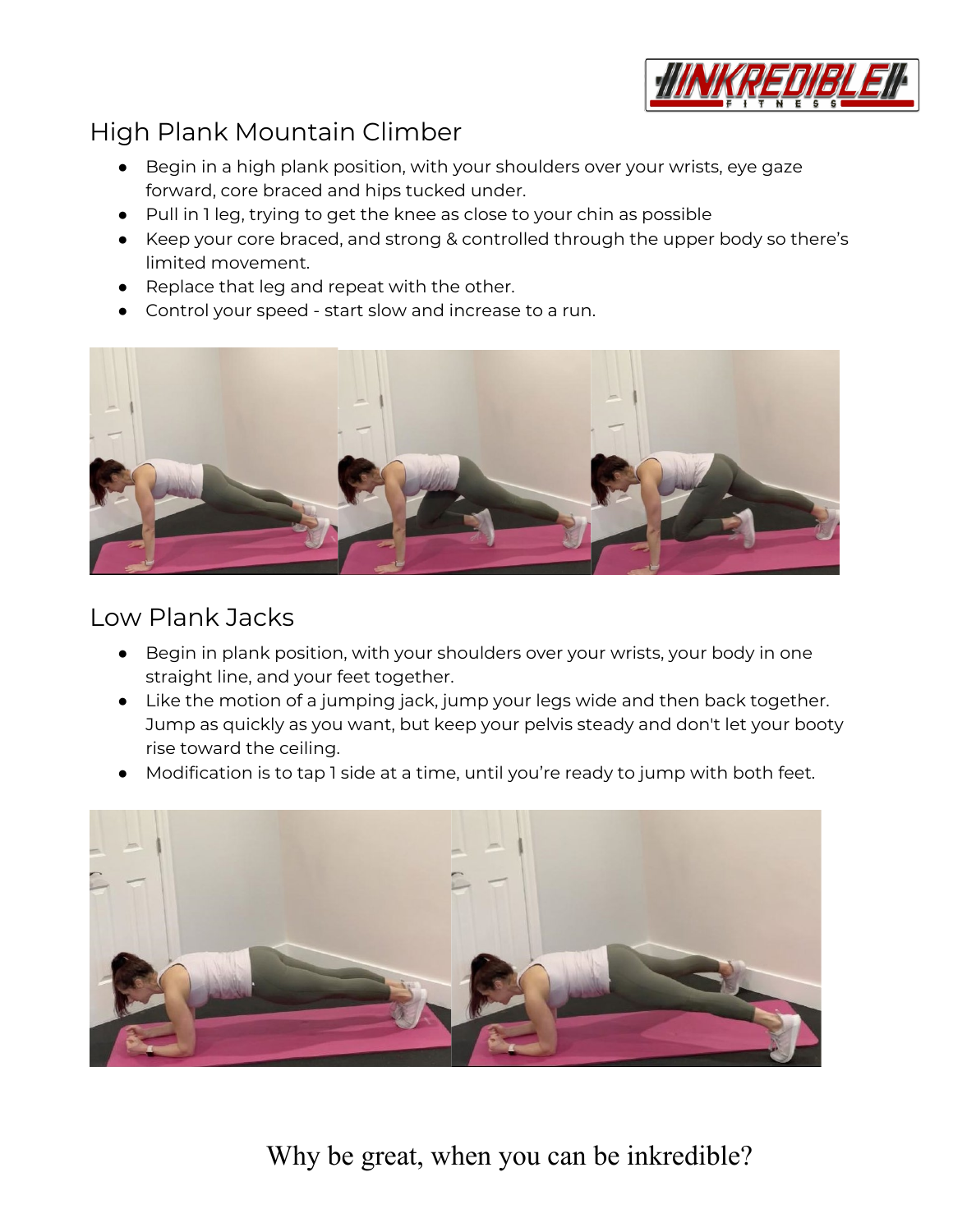

## Forward crunches

- Start on your back with your knees bent in and holding a medium weight vertically between your legs.
- Press your belly button towards your spine to activate the core, and lift your shoulders blades off the ground - reaching the weight forward. Keep your chin tucked into your chest.
- Try to keep the weight below your knees and focus on crunching forward, not up.
- Hold your core tight as you control back down.



## Dumbbell Drivers

- Start in a crunch position, holding 1 weight horizontally reaching towards your knees.
- Keep your chin tucked to your chest, tummy tight and your lower back flat on the ground.
- Take the weight and imagine your driving side to side, reaching the weight away from you. Or imagine you're drawing a big upside down U over your knees.